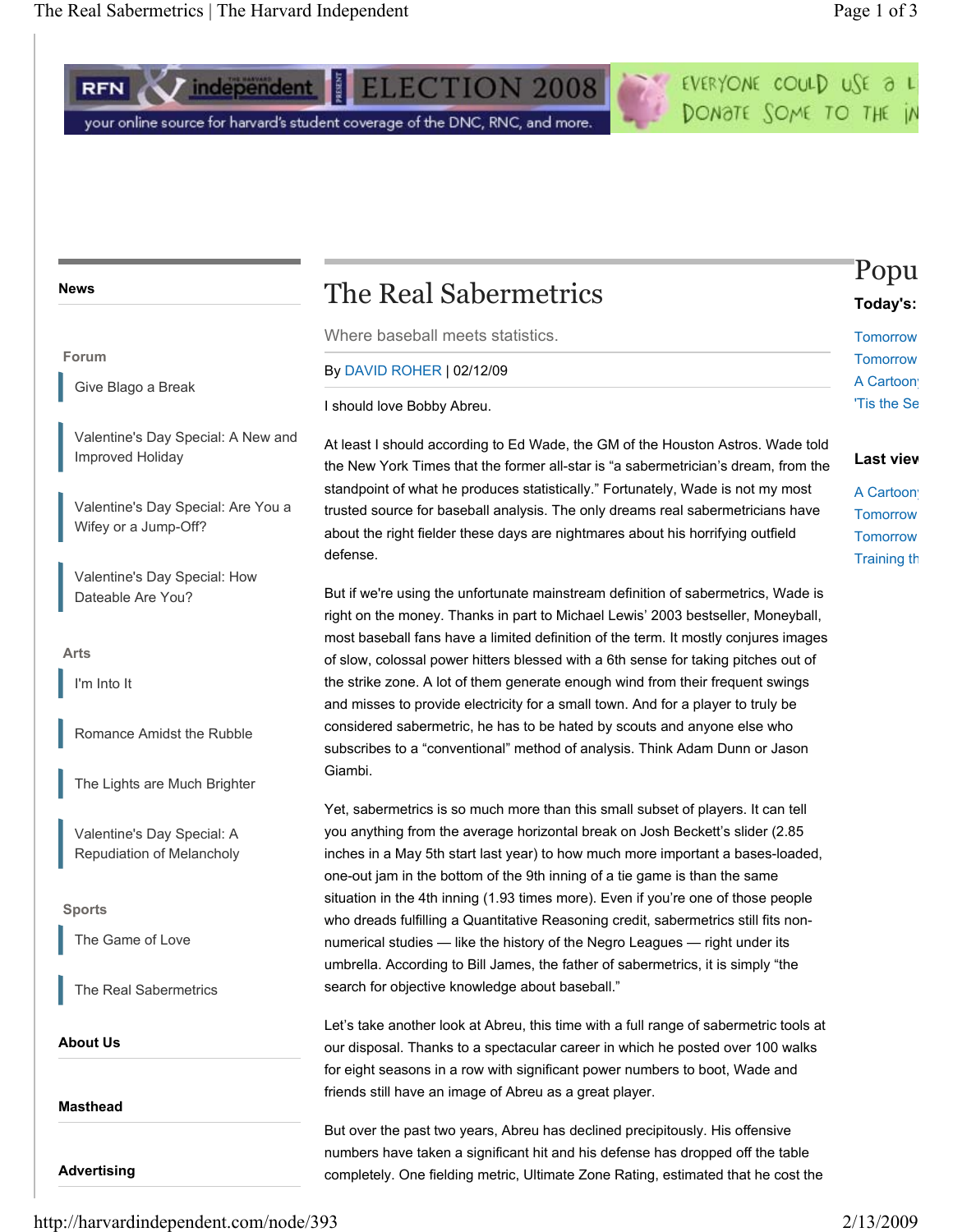**Donate** 

**Official Indy Blog** 

**Alumni Blog** 

**Marketplace** 

**Subscriptions** 

**Contact Us** 

**Search** 

**Search** 

Yankees 25.2 runs compared to an average right fielder. To put that devastating figure in perspective, Minnesota Twins slugger Justin Morneau's total offensive production compared to the average player was 25.9 runs, and he finished second in AL MVP voting.

Granted, fielding metrics are still in their relative infancy and that figure may be a few runs smaller, but it helps to explain why no team has signed Abreu to a contract into the fourth full month of baseball's off-season. He would have to walk a hell of a lot more to make up for the lack of running he does in the field.

Now let's look at another right fielder, the Blue Jays' Alex Rios. Rios finished among the bottom 20% of qualified players in walk frequency. He hit just 15 home runs, but Rios's speed helped him to 47 doubles, 32 stolen bases (with an 80% success rate), and 18.2 runs above average saved in the field. With respect to the average Major League salary, FanGraphs.com (a great resource for many different kinds of advanced stats) estimates that Rios was worth \$22 million. Abreu? Just \$5.7 million. Even Ryan Howard, who led the league in homers by a wide margin, was worth only \$14.7 million.

This doesn't necessarily say that the slow-moving designated hitters and first basemen of the world are totally useless. It simply means that a player is going to have a much easier time being one of the most valuable guys in baseball if he can field well (or just be able to field a difficult position) in addition to being a great hitter. Including this part of the argument also brings statheads and baseball purists closer together, as they should be.

For instance, you might have seen your favorite crotchety beat writer argue that David Ortiz didn't deserve to win the MVP back in 2006 because he was a DH. Sabermetricians agreed, as players like Derek Jeter and Joe Mauer were more valuable because of their defensive contribution, even if their defense wasn't above average (not that any of it mattered, as the award inexplicably went to Morneau). Besides a few specific issues (you'd have a decent shot at starting the next World War if you brought up Jeter's fielding prowess), statistics and scouting have a lot more in common than what your average member of the mainstream media would think.

This is especially true for pitching, where in addition to calculating overall value, sabermetrics can dig deep and look at what specifically makes a certain pitcher successful. At FanGraphs, location, average velocity and frequency for different types of pitches are readily available. We can say that Mike Mussina was successful despite a below-average fastball because he fooled hitters into taking a league-leading 45% of his pitches in the zone for called strikes, even though he threw more pitches in the zone than all but four other pitchers. A scout might point out Mussina's wide arsenal of six or seven pitches (depending upon whom you ask) and his ability to locate all of them as an explanation for these figures. These two methods of analysis are in agreement with and help to explain each other; they certainly are not on two sides of an ideological divide.

There's still a lot to be done. 2009 marks the debut of a system known as "Hit-f/x" that will track the initial angle, trajectory, and velocity of batted balls (a system for pitches is already in place). This should give us information on precisely what kind of contact makes for a higher probability of getting on base and driving the